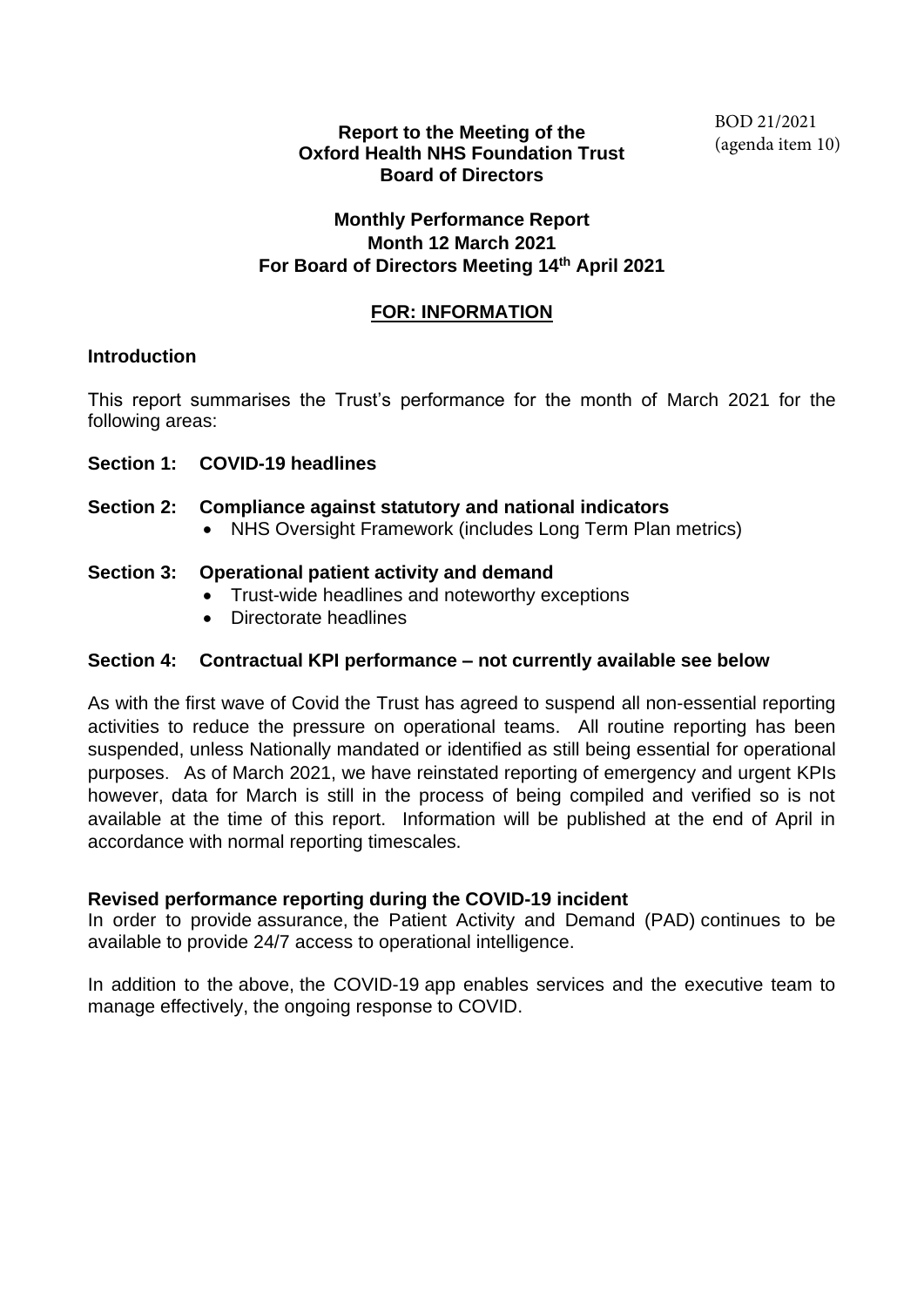The number of COVID19 positive patients decreased significantly in February since the high numbers in December.



At the end of **March** there were **0** patients reported as COVID19 on the inpatient wards.

| Group        | <b>Activity</b>                                                               | No.at<br>end Feb | Diff from<br>end Feb | No. at<br>end Mar |
|--------------|-------------------------------------------------------------------------------|------------------|----------------------|-------------------|
| Patients     | Cumulative number of inpatients confirmed COVID-19<br>positive                | 396              | $+1$                 | 397               |
|              | Cumulative number of COVID-19 deaths in our inpatient<br>settings             | 31               | $+1$                 | 32                |
|              | Cumulative number of community patients confirmed<br><b>COVID-19 positive</b> | 583              | $+19$                | 602               |
|              | No. of vulnerable community patients (as identified by<br>Trust clinicians)   | 3309             | -1                   | 3308              |
| <b>Staff</b> | Number of staff impacted by COVID19 and not working                           | 99               | $+1$                 | 100               |
|              | Number of staff impacted by COVID and working from<br>home                    | 1                | $-1$                 | $\Omega$          |

### **Vaccination Update**

At 31st March, a total of **5339 (76.3%)** staff have received their first vaccination dose of which **3812 (82%)** are front-line staff**.** Only 2.4% of staff who have been offered the vaccine have opted out for a variety of reasons such as already vaccinated, medical condition, pregnancy related, travel or choice. As per the guidance provided by NHSE, line managers/occupational health are supporting staff and ensuring that any questions or concerns about the vaccination are addressed.

| Vaccination numbers are based on national NIVS |                | <b>Head Count</b> | Dose 1 Received | Dose 1 Opted Out |
|------------------------------------------------|----------------|-------------------|-----------------|------------------|
| data and employee self declarations.           | Total          | 6999              | 5339 (76.3%)    | 168              |
|                                                | Patient facing | 4668              | 3812 (81.7%)    | 110              |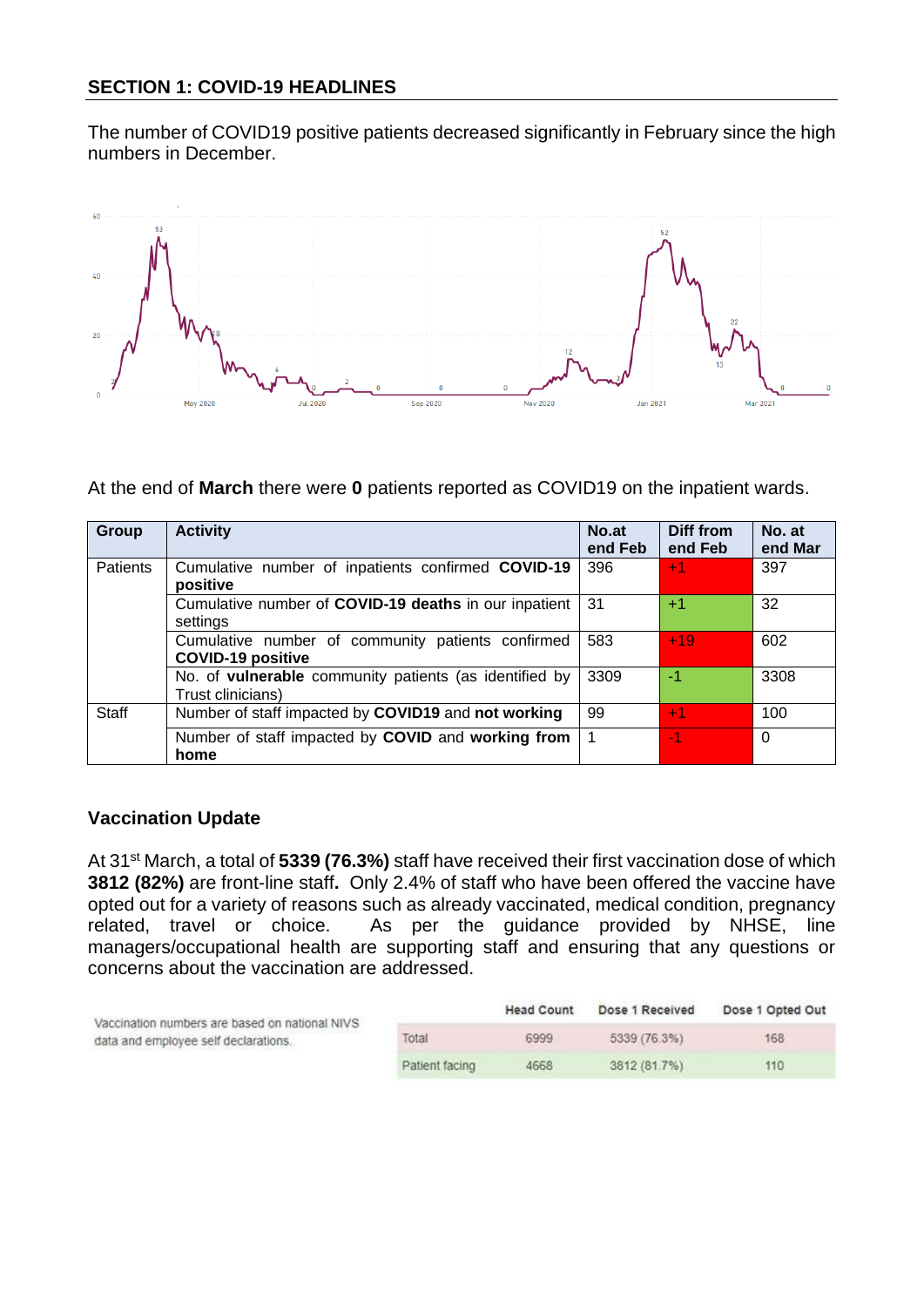## **SECTION 2: COMPLIANCE AGAINST STATUTORY AND NATIONAL INDICATORS**

# **2.1 National Oversight Framework (NOF)**

The NHS Oversight Framework replaced the provider [Single Oversight Framework](https://improvement.nhs.uk/resources/single-oversight-framework/) and the clinical commissioning group (CCG) [Improvement and Assessment Framework \(IAF\)](https://www.england.nhs.uk/publication/ccg-improvement-and-assessment-framework-ccg-iaf-2018-19/) in 2019/20 and informs assessment of providers. It is intended as a focal point for joint work, support and dialogue between NHS England and NHS Improvement, CCGs, providers and sustainability and transformation partnerships, and integrated care systems.

The table below shows the Trust's performance against the NHS Oversight Framework. Supporting narrative is provided where the Trust is non-compliant. Overall, the Trust continues to perform well against the national targets set by NHS England. OAPs are currently not meeting the national targets, please see supporting narrative below.

| <b>National Oversight Framework</b>                                                                                    | <b>Target</b> | Frequency                           | <b>Position</b>     | M <sub>1</sub><br>(Apr) | M <sub>2</sub><br>(May) | M3/Q1<br>(June) | M <sub>4</sub><br>(July) | <b>M5</b><br>(Aug) | M6/Q2<br>(Sept) | M <sub>7</sub><br>(Oct) | M8<br>(Nov) | M9/Q3<br>(Dec) | M10<br>(Jan) | M11<br>(Feb) | M12/Q4<br>(Mar) |
|------------------------------------------------------------------------------------------------------------------------|---------------|-------------------------------------|---------------------|-------------------------|-------------------------|-----------------|--------------------------|--------------------|-----------------|-------------------------|-------------|----------------|--------------|--------------|-----------------|
| A&E maximum waiting time of four hours from arrival to<br>admission/transfer/discharge                                 |               | <b>Monthly</b>                      | <b>Trust</b>        | 99.0%                   | 98.2%                   | 98.5%           | 97.9%                    | 96.8%              | 96.9%           | 97.8%                   | 98.1%       | 97.6%          | 98.4%        | 98.3%        |                 |
| People with a first episode of psychosis begin treatment<br>with a NICE-recommended care package within two weeks      | 56%           | Quarterly (three-<br>month rolling) | <b>Trust</b>        |                         |                         | 80.3%           |                          |                    | 81.3%           |                         |             | 81.6%          |              |              |                 |
| Data Quality Maturity Index (DQMI) - MHSDS dataset score                                                               | 95%           | Quarterly                           | <b>Trust</b>        |                         |                         | 96.3%           |                          |                    | 96.9%           |                         |             | 98.1%          |              |              |                 |
| IAPT - Percentage of people completing a course of IAPT<br>treatment moving to recovery                                | 50%           | Quarterly                           | <b>Trust</b>        |                         |                         | 50.5%           |                          |                    | 50.5%           |                         |             | 57.0%          |              |              |                 |
| IAPT - Percentage of people waiting six weeks or less from<br>referral to entering a course of talking treatment under | 75%           | 3-month rolling                     | <b>Trust</b>        | 98.0%                   | 97.3%                   | 97.0%           | 96.5%                    | 97.0%              | 97.3%           | 97.8%                   | 97.8%       | 98.0%          |              |              |                 |
| IAPT - 18 weeks or less from referral to entering a course of<br>talking treatment under IAPT                          | 95%           | 3-month rolling                     | <b>Trust</b>        | 99.7%                   | 99.5%                   | 99.7%           | 99.8%                    | 99.8%              | 99.5%           | 99.3%                   | 99.3%       | 99.5%          |              |              |                 |
|                                                                                                                        |               | Quarterly                           | <b>Bucks Plan</b>   |                         |                         | 171             |                          |                    | 102             |                         |             | 42             |              |              |                 |
| Inappropriate out-of-area placements for adult mental<br>health services.                                              |               | <b>Quarterly</b>                    | <b>Bucks Actual</b> |                         |                         | 335             |                          |                    | 639             |                         |             | 326            |              |              |                 |
|                                                                                                                        |               | Quarterly                           | <b>Oxon Plan</b>    |                         |                         | 152             |                          |                    | 90              |                         |             | 36             |              |              |                 |
|                                                                                                                        |               | Quarterly                           | <b>Oxon Actual</b>  |                         |                         | 529             |                          |                    | 999             |                         |             | 1113           |              |              |                 |

#### **National Oversight Framework**

Key: Data in bold and underlined denotes new data reported this month Data in brackets denotes the month's figure alongside the quarterly total

# **NOF highlight:**

The IAPT service is continuing to meet indictors within the National Oversight Framework regarding waiting times and recovery. Points of note include:

- Both IAPT services have made good progress towards their Q4 expansion targets (Oxon 22.7% and Bucks 24.1%).
- Recovery rates remain above the national target of 50% for Q4 (Oxon 53% and Bucks 61%)
- In line with the long-term plan's workforce objectives the IAPT services have employed 55 Psychological Welfare Practitioner (PWP) trainees and 34 High Intensity (CBT) trainees.

# **Area of non-compliance: Out of Area Placements (OAPs):**

The Trust did not achieve the OAPs trajectory in Month 12 due to the ongoing changes in bed capacity as a result of Infection Prevention Control (IPC) guidance. The Trust has been operating throughout the year with **up to 15% less capacity** in the Adult and Older Adult Mental Health wards. The interim closure of beds has resulted in additional Out of Area placements which the Trust has mitigated by purchasing a block contract of 10 beds with a private provider, Elysium. The tables below provide the details (excluding PICU) and shows the very positive progress that has been made in Buckinghamshire. The legacy estate remains the primary issue in Oxfordshire.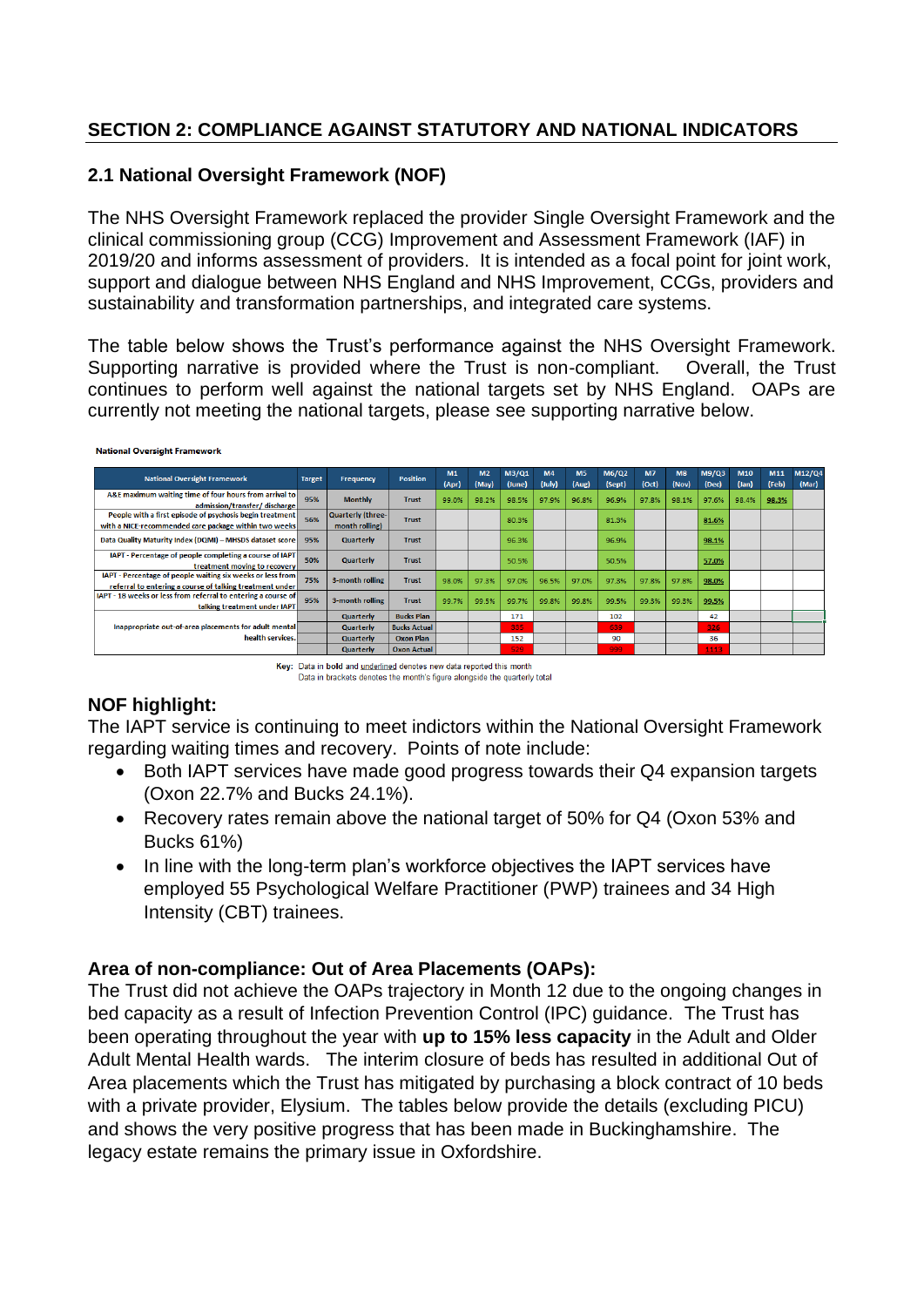| Oxon CCG              | Adult<br>Acute | Older<br>Adult | <b>TOTAL</b> |
|-----------------------|----------------|----------------|--------------|
| OAPs occupied beddays | 344            | 42             | 386          |
| Lost beddays to ICP   | 279            | 151            | 430          |

| <b>Bucks CCG</b>             | Adult<br>Acute | Older<br>Adult | <b>TOTAL</b> |
|------------------------------|----------------|----------------|--------------|
| <b>OAPs occupied beddays</b> | 100            | 0              | 100          |
| Lost beddays to ICP          | 186            |                | 186          |

| PICU                  | <b>TOTAL</b> |
|-----------------------|--------------|
| OAPs occupied beddays | 38           |
| Lost beddays to ICP   | 62           |

# **SECTION 3: OPERATIONAL PATIENT ACTIVITY AND DEMAND**

## **3.1 Trust-wide headlines**

As in the first major wave of COVID, the Trust continues to prioritise responses to urgent and emergency referrals. Information about the Trust's performance against these KPIs will be available at the end of April once the data has been validated.

| <b>Currency</b>                 | Graph                                                                                                                                                    | <b>Narrative</b>                                                                                                                                                                                                                                                                       |
|---------------------------------|----------------------------------------------------------------------------------------------------------------------------------------------------------|----------------------------------------------------------------------------------------------------------------------------------------------------------------------------------------------------------------------------------------------------------------------------------------|
|                                 | <b>Community Services (Mental Health and Physical Health)</b>                                                                                            |                                                                                                                                                                                                                                                                                        |
| <b>Received</b><br>referrals    | 21,000<br>20.00<br>19,000<br>18,000<br>17,000<br>16,000<br>15.00<br>14.00<br>13,000<br>12,000<br>11292.8<br>11,000<br>¥<br>10,000<br>9.000               | Overall; referral levels are above average. There<br>continues to be a sustained increase in Urgent<br>referrals which have been above average since<br>June 2020.                                                                                                                     |
| <b>Attended</b><br>appointments | 110,000<br>105,000<br>100,000<br>95,000<br>90,000<br>85.00<br>80.00<br>75.00<br>70.00<br>65,000<br>60.00                                                 | Despite Covid the levels of attended appointments<br>have been in line with or above average since<br>September 2020.                                                                                                                                                                  |
| <b>Digital</b><br>appointments  | 14,000<br>14,000<br>12,000<br>10,000<br>8900.44<br>8.00<br>5836.38<br>$A$ <sub>CO</sub><br>Oct Nov Dec Jan Feb Mar Apr May Jun Jul Aug Sep Oct Nov Dec . | Digital consultations have increased significantly in<br>2020/21 and enabled the Trust to deliver an<br>increased number of appointments despite COVID.<br>The figures shown in the graph exclude telephone<br>consultations which have also seen an increase in<br>response to Covid. |
|                                 | <b>Inpatient Services</b>                                                                                                                                |                                                                                                                                                                                                                                                                                        |
| <b>Admissions</b>               | 2k<br>200<br>200<br>200<br>240<br>98<br>w<br>źst<br>98<br>1R)<br>May 2016                                                                                | Overall mental health admissions to inpatient<br>wards in March were slightly above average<br>but remain below pre-COVID levels due to the<br>reduction in beds available. In contrast,<br>Community Hospital admissions continue to<br>be above normal levels.                       |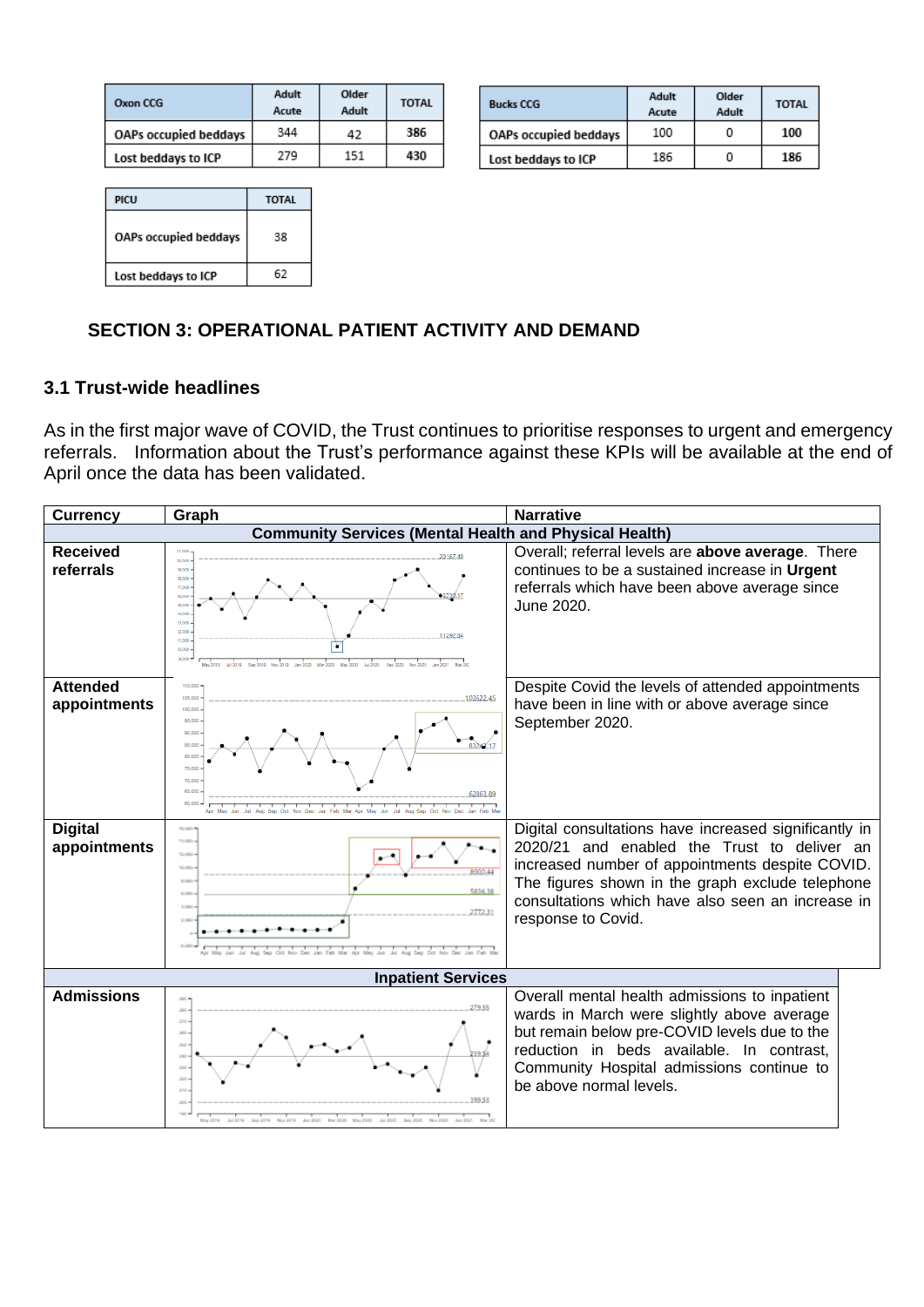

Length of stay (excluding delays and leave) was just below average in March. Oxon and BSW LOS has been impacted by individual patients with lengthy S17 leave arrangements. This has resulted in the Trust being an outlier compared to other Trusts in benchmarking data.

## **3.2 Noteworthy exceptions**

| Service area                                              | <b>Currency</b>                                                                                                  | Graph                                                                           | <b>Narrative</b>                                                                                                                                                                                                                                                 |
|-----------------------------------------------------------|------------------------------------------------------------------------------------------------------------------|---------------------------------------------------------------------------------|------------------------------------------------------------------------------------------------------------------------------------------------------------------------------------------------------------------------------------------------------------------|
| <b>Bucks</b><br><b>Directorate</b>                        | <b>Received</b><br>referrals -<br><b>Urgent</b>                                                                  | 10:00:00 30:00 30:00<br>228<br>300                                              | Since June 2020 urgent referrals<br>have been above average with<br>January and February 2021 being<br>above the upper control limit. A<br>summary of the impact of Covid<br>and demand on waiting times will<br>be included in the board summary<br>next month. |
| <b>Bucks</b><br><b>Directorate</b>                        | Inpatient<br>Average<br>Length of<br><b>Stay</b><br>(excluding<br>leave and<br>delay)                            | 93.6%<br>13.6%                                                                  | This graph shows if the ALOS was<br>higher or lower than the same<br>month of the previous year. As can<br>be seen, ALOS in Bucks inpatient<br>wards has mainly been lower than<br>the same months of the previous<br>year.                                      |
| Oxon & BSW<br><b>Directorate</b>                          | <b>Received</b><br>referrals-<br>all<br>urgencies<br>combined                                                    | UKO<br>1,708<br>1,600<br>1,400<br>1.300<br>.<br>Ian Feb Mar Apr May Jun Jul Aug | For the last 6 months there has<br>been an increase in overall referral<br>volumes. March was above the<br>upper control limit.                                                                                                                                  |
| <b>Community</b><br><b>Services</b><br><b>Directorate</b> | <b>Podiatry</b><br><b>Received</b><br>referrals all<br>urgencies<br>combined                                     | 89.15                                                                           | Following a significant reduction in<br>referrals during COVID, referrals<br>have now returned to pre Covid<br>levels.                                                                                                                                           |
| <b>Community</b><br><b>Services</b><br><b>Directorate</b> | <b>Children's</b><br>community<br>nursing<br><b>Received</b><br><b>Referrals</b><br>all<br>urgencies<br>combined | -10<br>$\frac{1}{2}$                                                            | Children's<br>Referral<br>in<br>volumes<br>Nursing<br>Community<br>have<br>increased.                                                                                                                                                                            |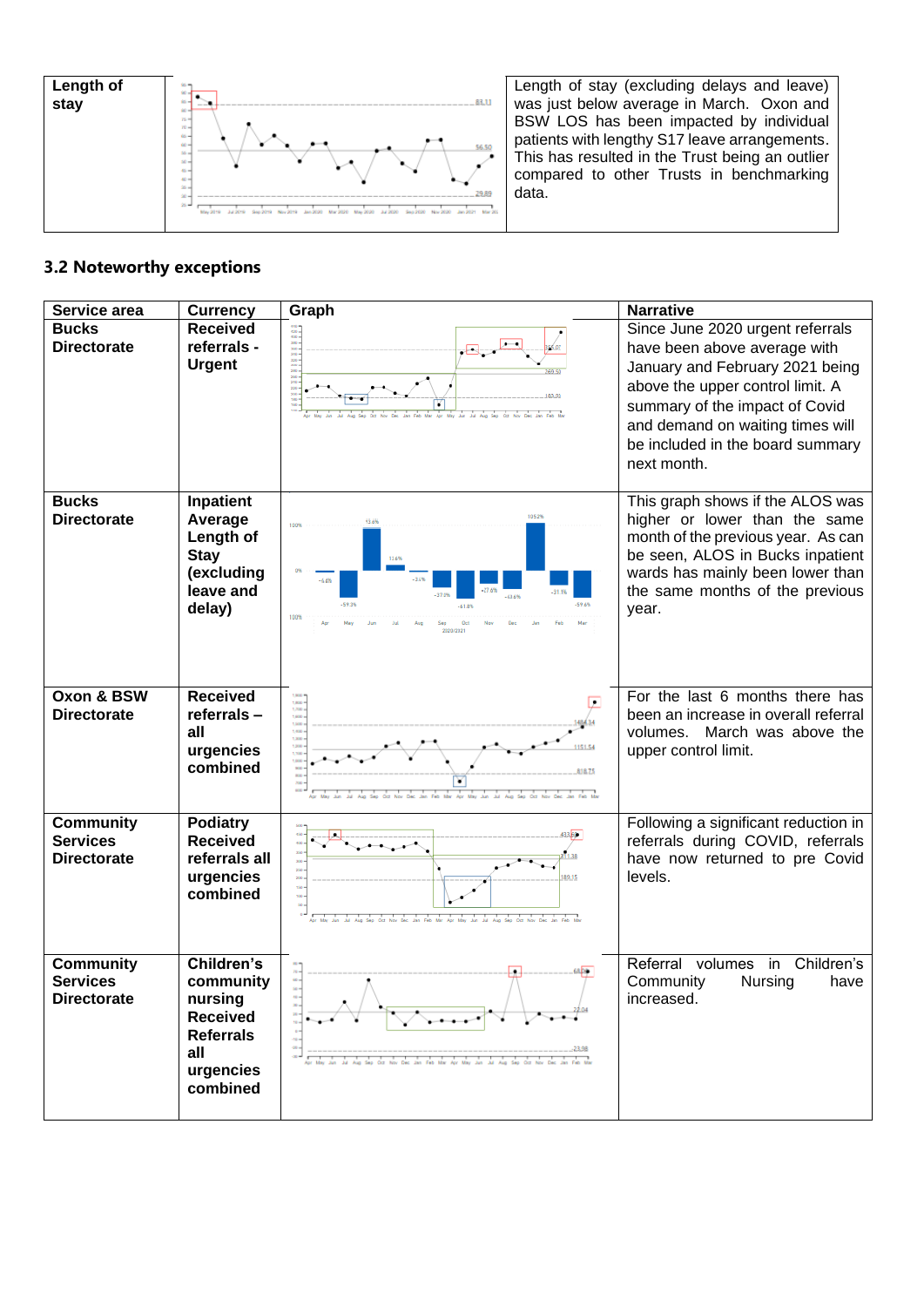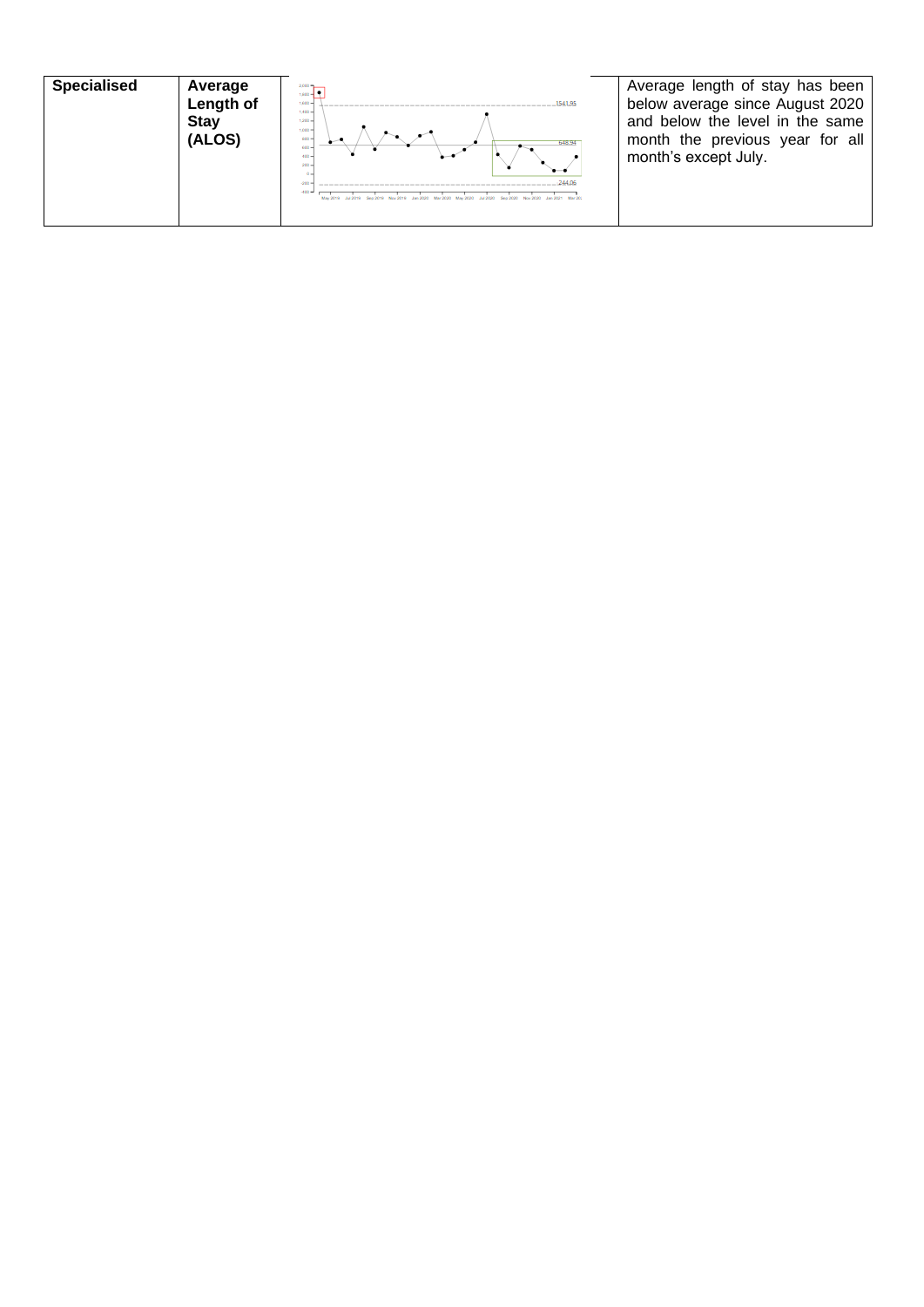# **3.3 Directorate headlines**

Please note that this information relates only to services on Carenotes. Services not included at the present time are: Out of hours and Dental

| <b>Currency</b>                 | <b>Community</b>                                                                                                                             | <b>Oxon/BSW</b>                                                                                                             | <b>Bucks</b>                                                                                                                           | <b>Specialised</b>                                            |
|---------------------------------|----------------------------------------------------------------------------------------------------------------------------------------------|-----------------------------------------------------------------------------------------------------------------------------|----------------------------------------------------------------------------------------------------------------------------------------|---------------------------------------------------------------|
| <b>Referrals</b>                | 11,500 x                                                                                                                                     |                                                                                                                             |                                                                                                                                        |                                                               |
| <b>Commentary</b>               | All referral urgencies were above<br>average with routine increasing to<br>volumes comparable to those seen<br>in September to November 2020 | Referrals in March were above average.<br>Urgent referrals have been above the<br>upper control limit for the last 3 months | Referrals in March were above average.<br>Urgent referrals continue trend of recent<br>months and exceeded the upper control<br>limit. | Referral volumes are in line with<br>average numbers received |
| <b>Attended</b><br>appointments |                                                                                                                                              | 21,000<br>30,000<br>19,000<br>18,000<br>17,000<br>50,000<br>15,000                                                          |                                                                                                                                        |                                                               |
| <b>Commentary</b>               | Following the decline in recent<br>months activity volumes increased<br>in March and were slightly above<br>average.                         | Activity levels have been above average<br>since September 2020.                                                            | Similar to Oxon, appointment activity has<br>than<br>higher<br>since<br>average<br>been<br>September 2020.                             | Activity continues to be above or in<br>line with averages.   |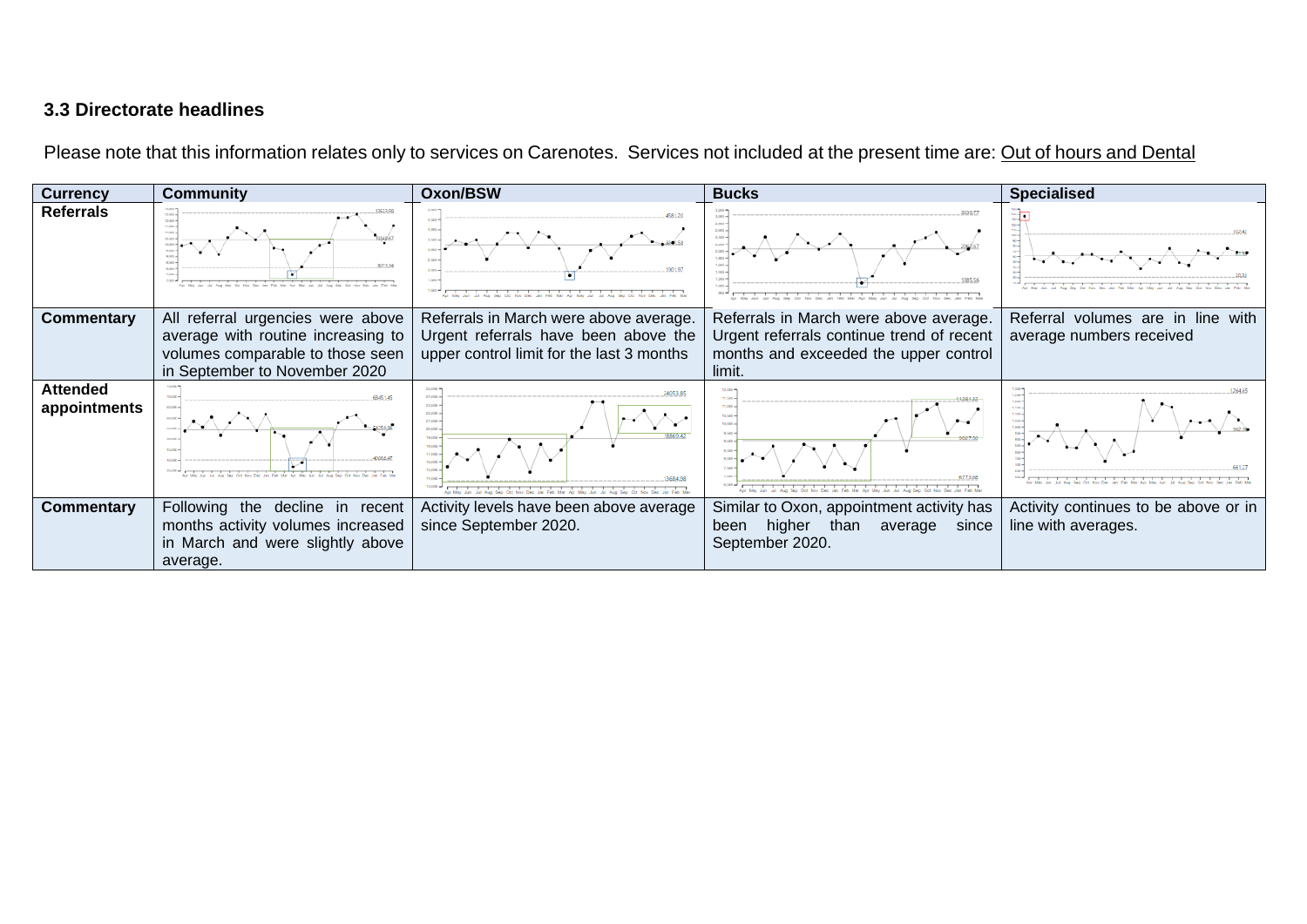